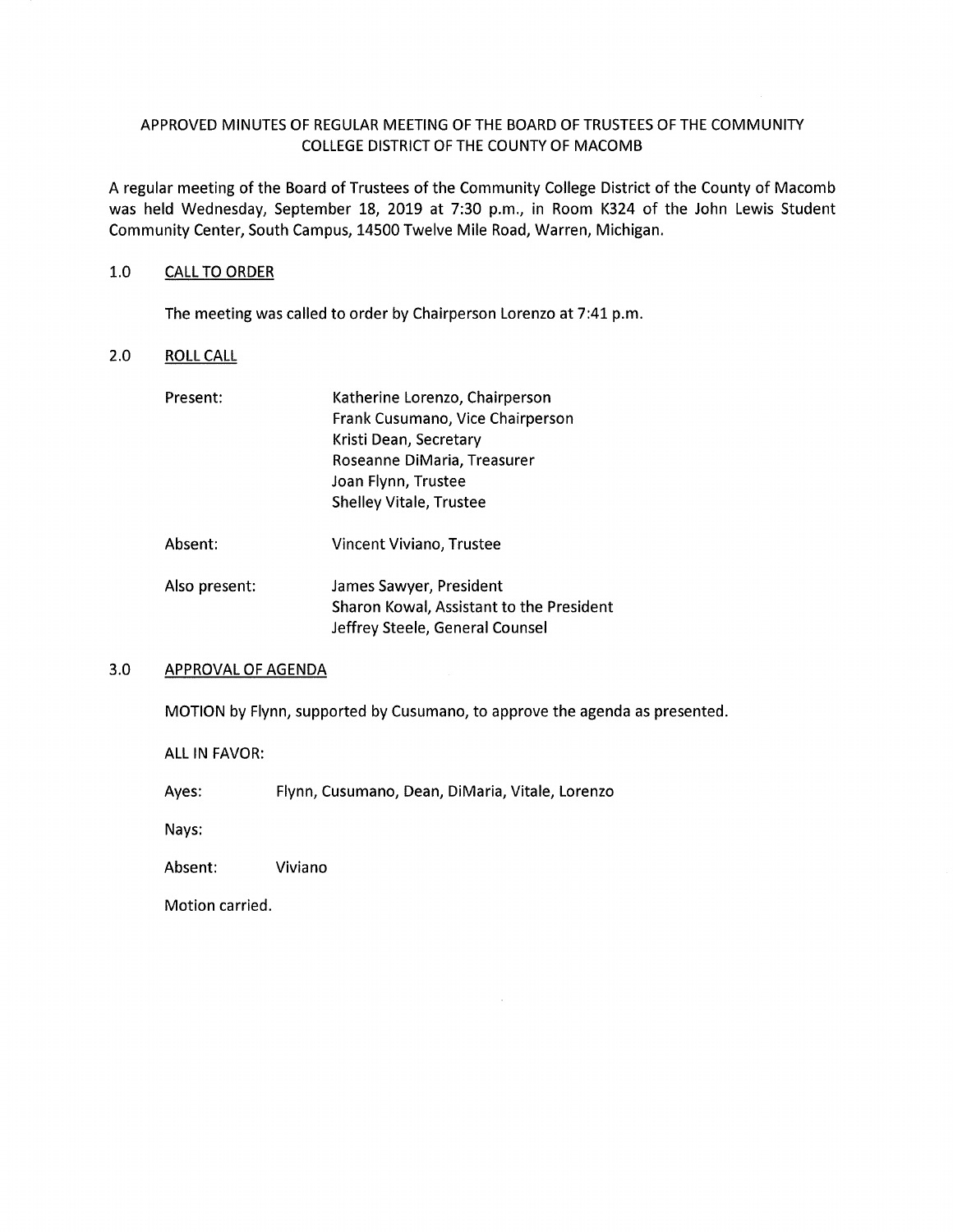## 4.0 APPROVAL OF MINUTES

4.1 Information Session. August 21, 2019

MOTION by Cusumano, supported by DiMaria, to approve the minutes of the August 21, 2019 information session, as read.

ALL IN FAVOR:

Ayes: Cusumano, DiMaria, Dean, DiMaria, Flynn, Vitale, Lorenzo

Nays:

Absent: Viviano

Motion carried.

## 4.2 Closed Session, August 21, 2019

MOTION by Cusumano, supported by DiMaria, to approve the minutes of the August 21, 2019 closed session, as read.

ALL IN FAVOR:

Ayes: Cusumano, DiMaria, Dean, Flynn, Vitale, Lorenzo

Nays:

Absent: Viviano

Motion carried.

### 4.3 Regular Meeting, August 21, 2019

MOTION by Cusumano, supported by DiMaria, to approve the minutes of the August 21, 2019 regular meeting, as read.

ALL IN FAVOR:

Ayes: Cusumano, DiMaria, Dean, Flynn, Vitale, Lorenzo

Nays:

Absent: Viviano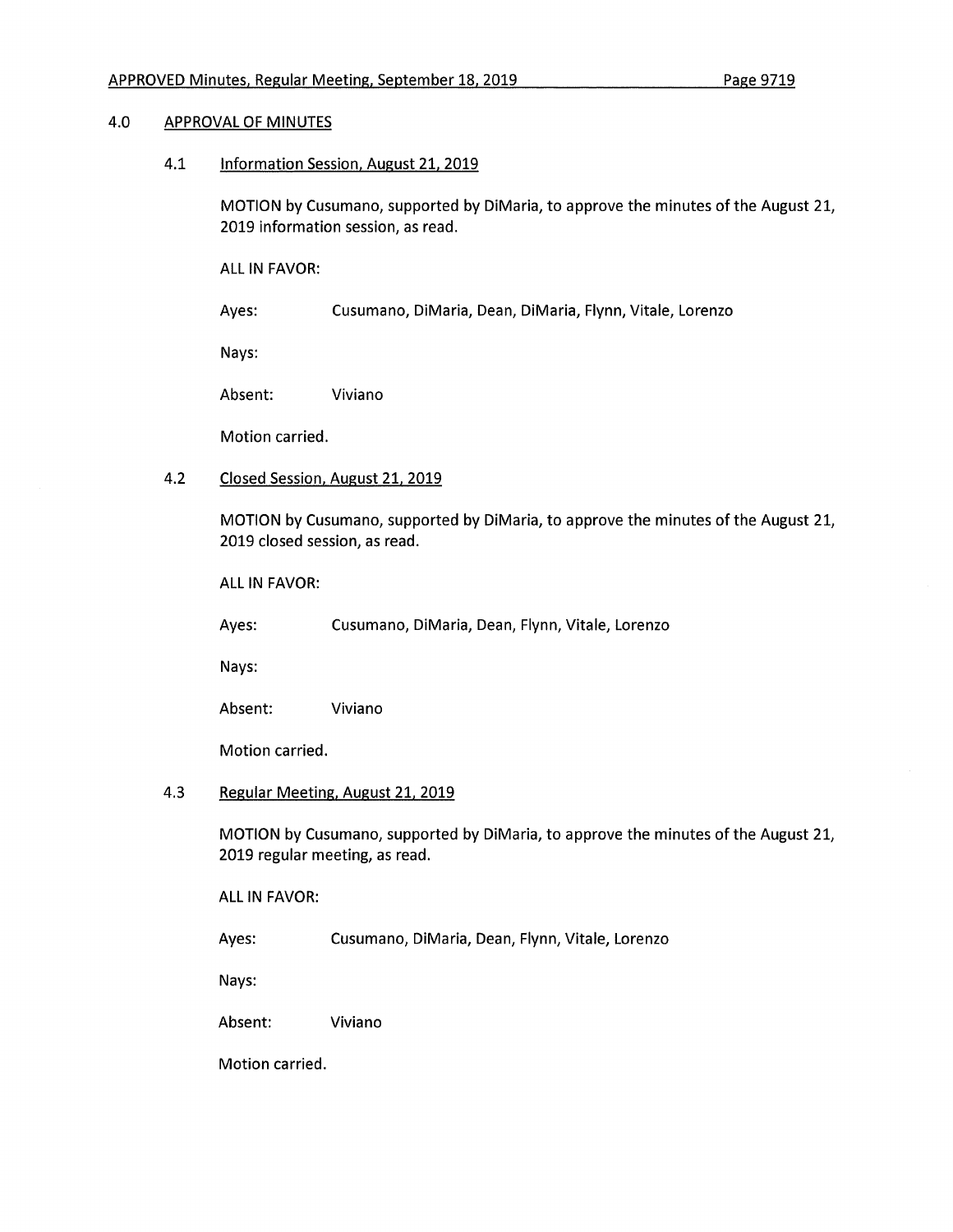$\sim$ 

## 5.0 **BOARD OF TRUSTEES REPORTS/PROPOSALS**

## 5.1 Board of Trustees Reports (verbal)

None.

## 6.0 PRESIDENT'S REPORT (verbal)

None.

## 7.0 FINANCIAL REPORTS

7.1 Financial Statements - August 31, 2019

MOTION by DiMaria, supported by Dean, to receive and file the financial statements for the two months ended August 31, 2019.

ALL IN FAVOR:

Ayes: DiMaria, Dean, Cusumano, Flynn, Vitale, Lorenzo

Nays:

Absent: Viviano

Motion carried.

7.2 Investment Report - September 1, 2019

MOTION by DiMaria, supported by Dean, to receive and file the investment report of securities held as of September 1, 2019.

ALL IN FAVOR:

Ayes: DiMaria, Dean, Flynn, Vitale, Lorenzo

Nays: Cusumano

Absent: Viviano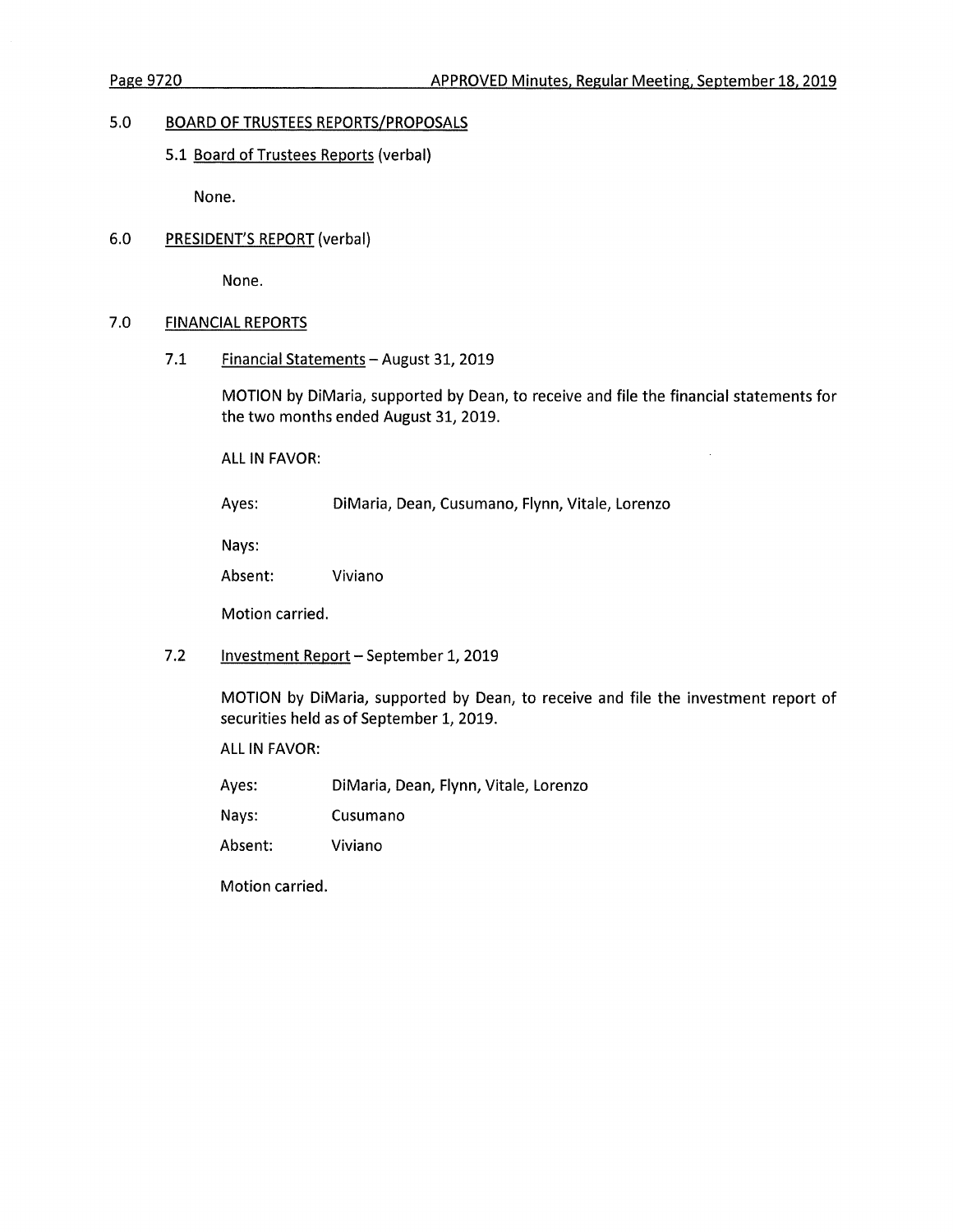# 8.0 PERSONNEL REPORTS

- 8.1 Personnel Actions (none)
- 8.2 Extension to President Sawyer's Employment Contract

MOTION by Cusumano, supported by Dean, that the Board of Trustees approve the attached extended Employment Agreement with President Sawyer as presented.

ROLL CALL VOTE:

Ayes: Cusumano, Dean, DiMaria, Flynn, Vitale, Lorenzo

Nays:

Absent: Viviano

Motion carried.

Comment by Trustee Lorenzo: On behalf of the entire board, she thanked Dr. Sawyer for his leadership and in particular his strong values that have guided that leadership.

## 9.0 AUDIENCE PARTICIPATION (verbal)

None.

## 10.0 REPORTS OF ADMINISTRATION - INFORMATION ITEMS (None)

## 11.0 REPORTS OF ADMINISTRATION - ACTION ITEMS

11.1 Donations - August 31, 2019

MOTION by DiMaria, supported by Dean, to accept the donations as presented and acknowledged by the Administration.

ALL IN FAVOR:

Ayes: DiMaria, Dean, Flynn, Vitale, Lorenzo

Nays: Cusumano

Absent: Viviano

Motion carried.

11.2 Change Orders (none)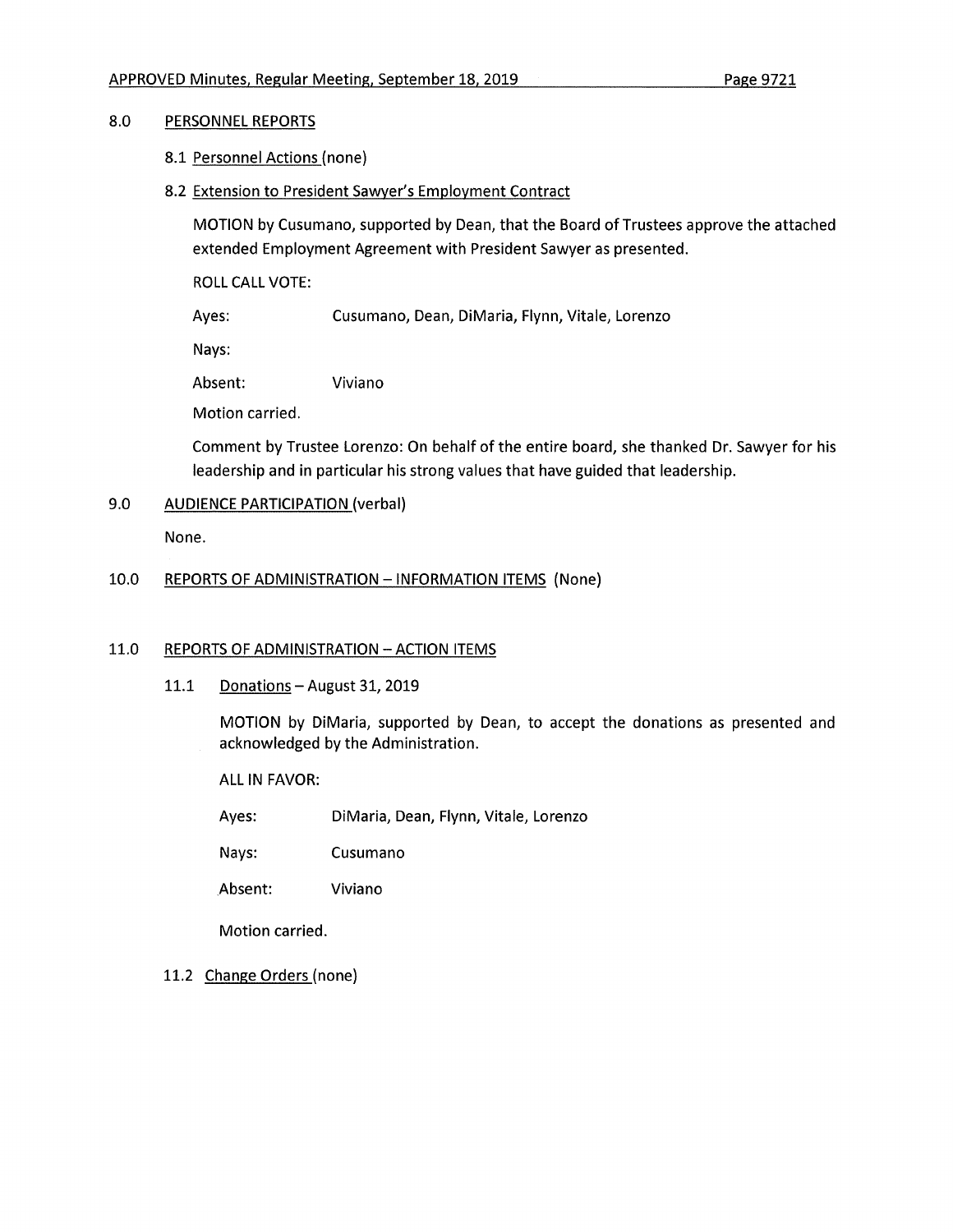### 11.3 Authorization for Purchases

#### 11.3A Dell Network Switching Maintenance and Support Contract

MOTION by Cusumano, supported by DiMaria that the Board of Trustees authorize the Administration to issue a 36-month Dell network switching licensing and support contract to CBTS from Troy, Ml in an amount not to exceed \$129,348.

ROLL CALL VOTE:

Ayes: Cusumano, DiMaria, Dean, Flynn, Vitale, Lorenzo

Nays:

Absent: Viviano

Motion carried.

### 11.3B CISCO Telephone Network Hardware and Software Maintenance Contract

MOTION by Cusumano, supported by Dean that the Board of Trustees authorize the Administration to enter into a one-year agreement, upon the review and approval of General Counsel, with Zones, Inc. of Auburn, WA for the College's CISCO SmartNet maintenance in an amount not to exceed \$99,708.

### ROLL CALL VOTE:

Ayes: Cusumano, Dean, DiMaria, Flynn, Vitale, Lorenzo

Nays:

Absent: Viviano

Motion carried.

### 11.3C Wireless Network Access Points

MOTION by Cusumano, supported by DiMaria that the Board of Trustees authorize Administration to purchase replacement wireless access points from Amerinet of Ann Arbor, Ml in an amount not to exceed \$156,250.

### ROLL CALL VOTE:

Ayes: Cusumano, DiMaria, Dean, Flynn, Vitale, Lorenzo

Nays:

Absent: Viviano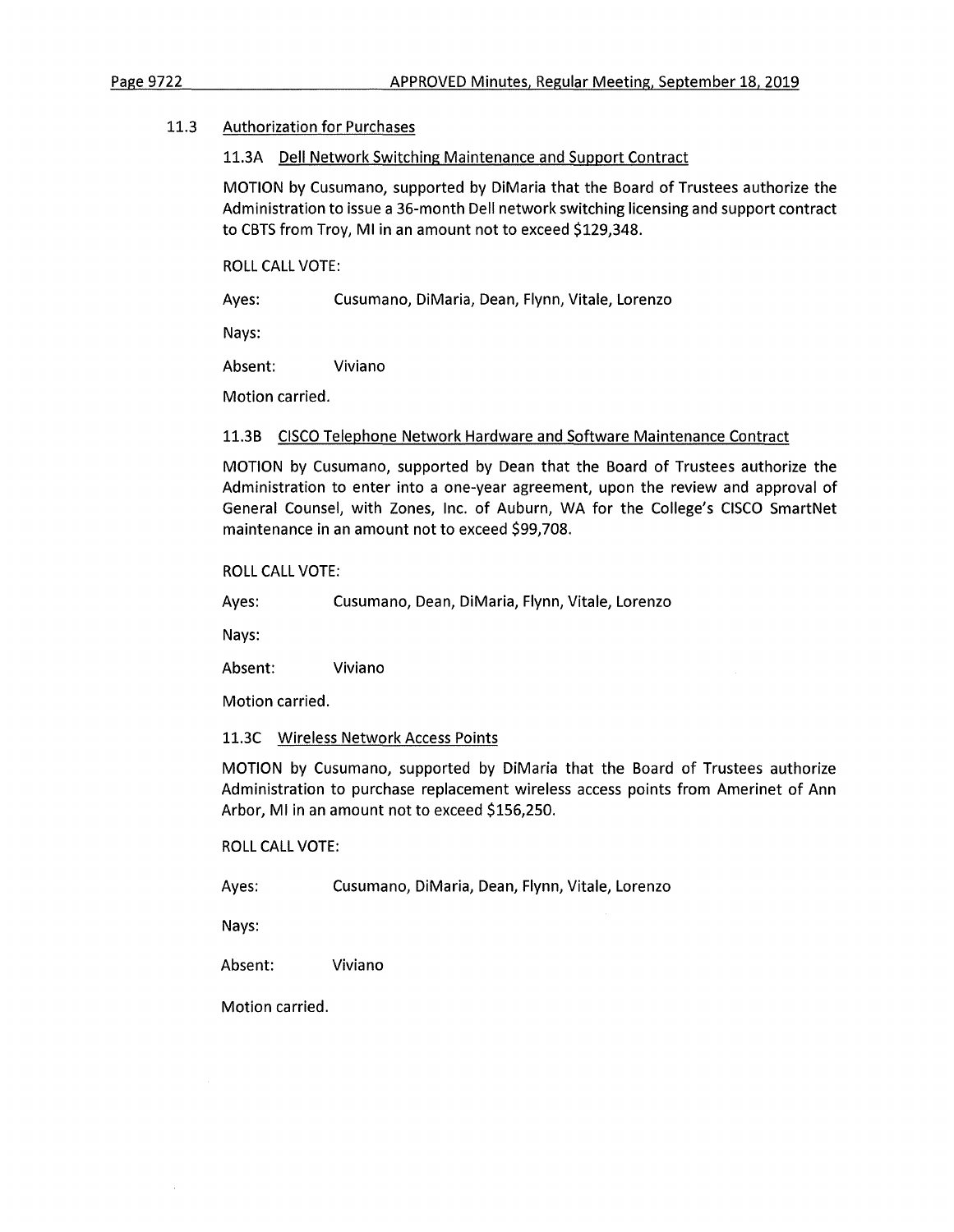## 11.3D Wireless Network Software and Technical Support Renewal

MOTION by Cusumano, supported by DiMaria that the Board of Trustees authorize Administration to enter into a 36-month contract with Amerinet of Ann Arbor, Ml in an amount not to exceed \$121,753 for a wireless network software and a 36-month technical support contract.

ROLL CALL VOTE:

Ayes: Cusumano, DiMaria, Dean, Flynn, Vitale, Lorenzo

Nays:

Absent: Viviano

Motion carried.

11.3E CIT Service Desk Technician

MOTION by Cusumano, supported by DiMaria that the Board of Trustees authorize the award of a three-contract, subject to the approval of General Counsel, to Logicalis, Inc. of Auburn Hills, Ml for Service Desk Technician services not to exceed \$186,420.

### ROLL CALL VOTE:

Ayes: Cusumano, DiMaria, Dean, Flynn, Vitale, Lorenzo

Nays:

Absent: Viviano

Motion carried.

### 11.3F Temporary Microsoft Technical Resources

MOTION by Cusumano, supported by DiMaria that the Board of Trustees authorize Administration to enter into a contract, upon the approval of General Counsel, with Sentinel Technologies of Elk Grove, IL for Temporary Microsoft Technical Resources in an amount not to exceed \$420,000.

ROLL CALL VOTE:

Ayes: Cusumano, DiMaria, Dean, Flynn, Vitale, Lorenzo

Nays:

Absent: Viviano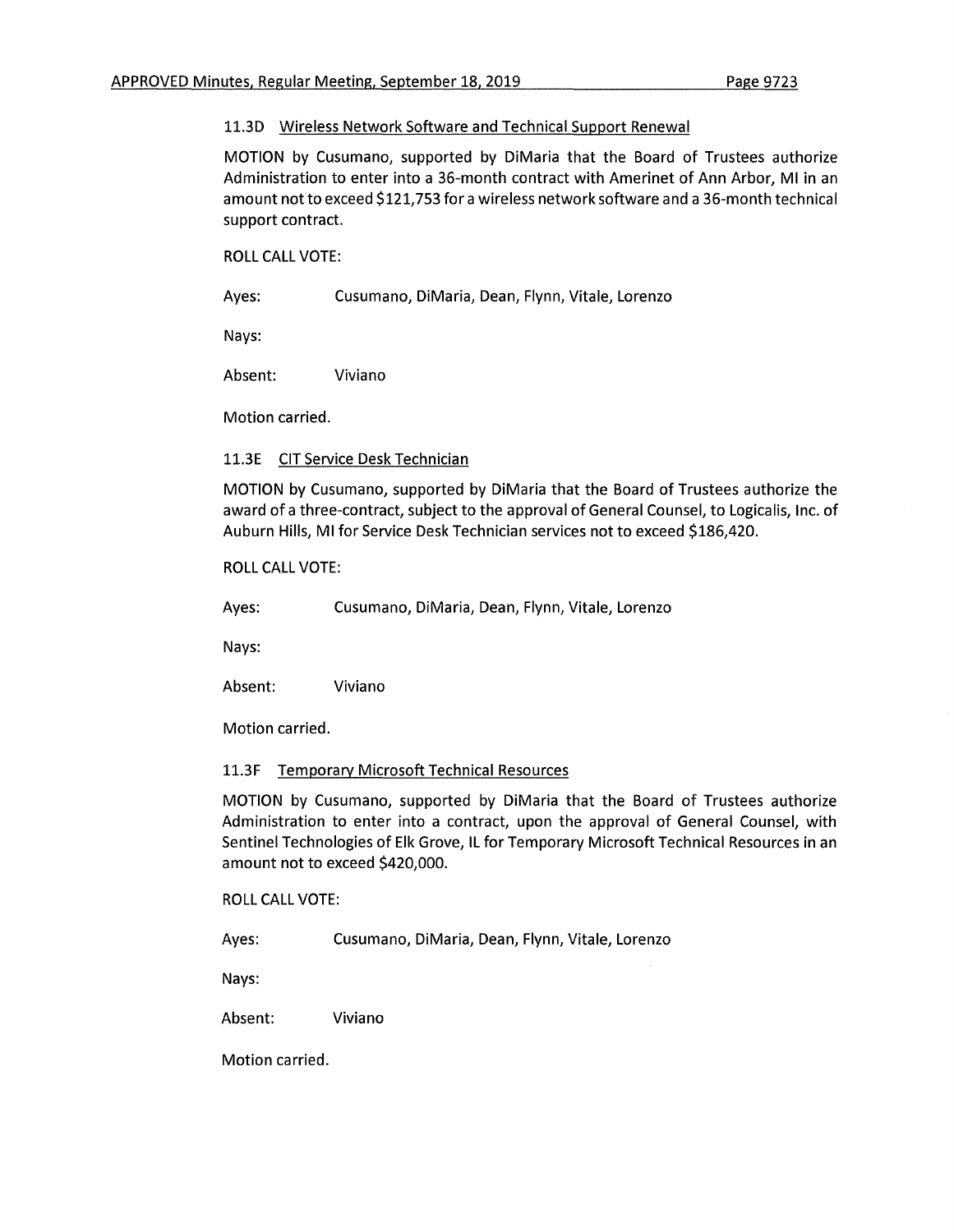## REPORTS OF ADMINISTRATION - ACTION ITEMS - Continued

# 11.4 South Campus K Building Renovation Bids and Proposed Budget

MOTION by DiMaria, supported by Dean that the Board of Trustees approve the proposed budget for the renovation of South Campus K Building and the bids as presented, and authorize the award of contracts subject to the review and approval of General Counsel.

DISCUSSION: Trustee Cusumano stated that it is his view that a community is judged by how they treat their public spaces. This college is referred to as a jewel of Macomb County. As a trustee, he is committed to make sure that every student and member of the college community has a first rate, first class experience at Macomb Community College. He does not want them to think "well I'm just at a community college" but that we are taking our role seriously to provide a first class educational experience, which includes the technology we just approved. We are in the information and learning business and that business should take place in suitable, first-rate facilities. At the end of the day, he thinks they will all be judged on their stewardship of this institution.

ROLL CALL VOTE:

Ayes: DiMaria, Dean, Cusumano, Flynn, Vitale, Lorenzo

Nays:

Absent: Viviano

Motion carried.

## 11.5 Board Resolution - Local Strategic Value Best Practices

MOTION by Flynn, supported by DiMaria that the Board of Trustees adopt the attached Resolution Regarding Best Practices.

ROLL CALL VOTE:

Ayes: Flynn, DiMaria, Cusumano, Dean, Vitale, Lorenzo

Nays:

Absent: Viviano

Motion carried.

## 11.6 Publicly Funded Health Insurance Contribution Act

MOTION by DiMaria, supported by Flynn that the Board of Trustees vote to elect to comply with Section 3 of Act No. 152 of the Public Acts of 2011.

ROLL CALL VOTE:

Ayes: DiMaria, Flynn, Cusumano, Dean, Vitale, Lorenzo

Nays:

Absent: Viviano